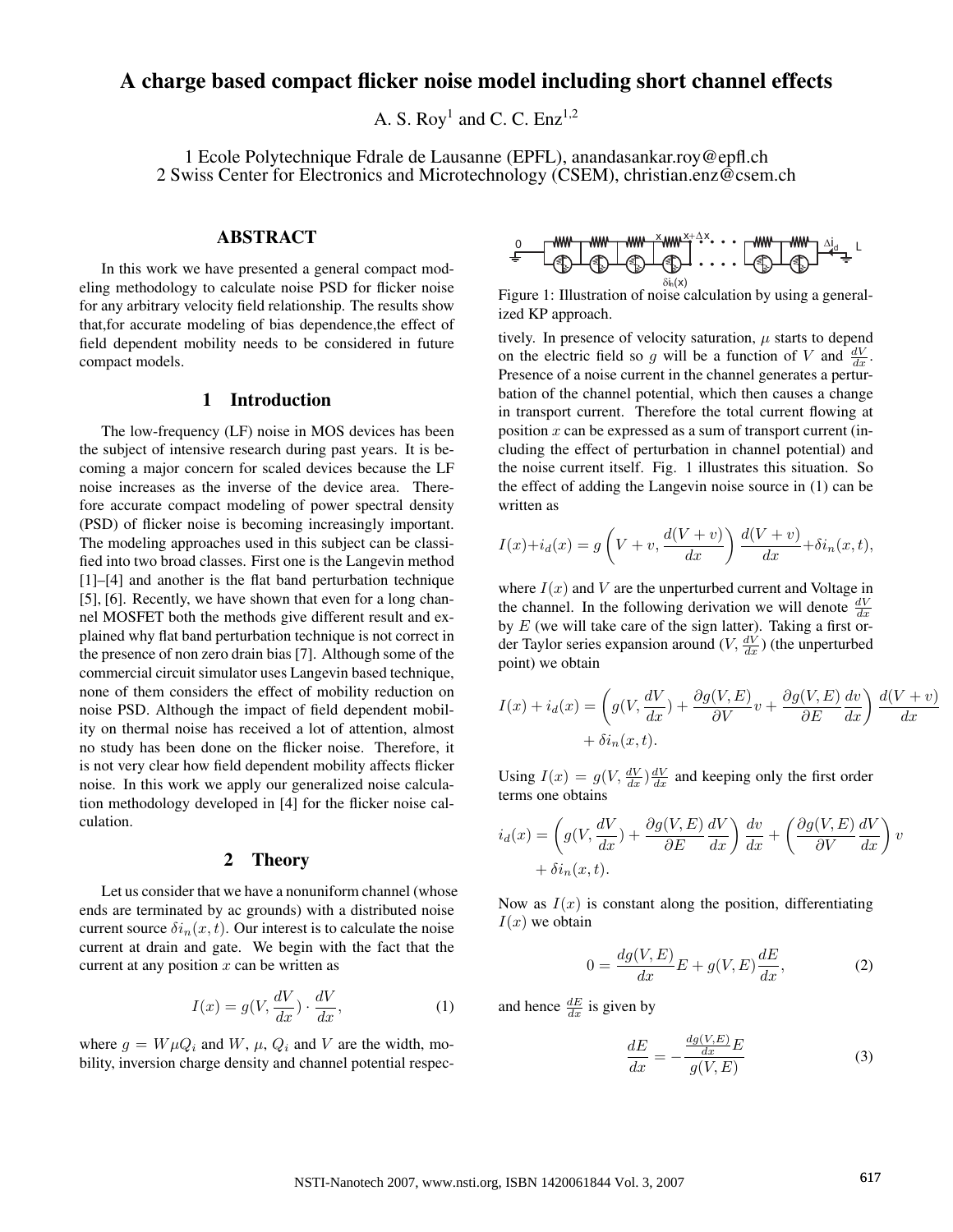We have

$$
\frac{dg(V,E)}{dx} = \frac{\partial g(V,E)}{\partial V}E + \frac{\partial g(V,E)}{\partial E}\frac{dE}{dx}
$$
 (4)

Combining (3) and (4) we obtain  $\frac{dg(V,E)}{dx}$  as

$$
\frac{dg(V, E)}{dx} = \frac{g(V, E)}{g(V, E) + \frac{\partial g(V, E)}{\partial E}E} \cdot \frac{\partial g(V, E)}{\partial V} \cdot \frac{dV}{dx}
$$
 (5)

Combining (2) and (5) we obtain the key equation of this section

$$
i_d(x) = \frac{g(V, E) + \frac{\partial g(V, E)}{\partial E}E}{g(V, E)} \cdot \frac{d}{dx} (g(V, E)v) + \delta i_n(x, t)
$$
\n(6)

Up to now for convenience we have assumed  $E = \frac{dV}{dx}$  but actually  $E = -\frac{dV}{dx}$  so to take care of the sign we have to replace E and  $\frac{\partial g(V, E)}{\partial E}$  with a minus sign. As they always appear as a product, nothing changes in the above equation. Defining  $g_c(V, E) = g(V, E)^2 / (g(V, E) + \frac{\partial g(V, E)}{\partial E} E)$ , Eqn. (6) can be rewritten as

$$
\frac{g_c(V)}{g(V)}i_d(x) = \frac{d}{dx}\left(g(V)v\right) + \frac{g_c(V)}{g(V)}\delta i_n(x,t) \tag{7}
$$

Now we integrate both sides from 0 to L. Noticing that  $i_d(x)$ is constant along the channel and  $v$  vanishes at the end points, we obtain the total drain current  $\Delta i_d(t)$  as

$$
\Delta i_d(t) = \frac{1}{L_c} \int_0^L \frac{g_c(V)}{g(V)} \cdot \delta i_n(x, t) dx, \tag{8}
$$

where  $L_c = L \int_0^L$  $\int_0^L \frac{g_c(V)}{g(V)} dx$ . We will assume that the noise sources are spatially uncorrelated. So the PSD of the local noise source  $S_{\delta i_n^2}(x, x')$  can be written as

$$
S_{\delta i_n^2}(x, x') = S_{\delta i_n^2}(x)\delta(x - x'). \tag{9}
$$

Therefore the drain current PSD  $S_{i_d}^2$  becomes

$$
S_{I_D^2} = \frac{1}{L_c^2} \int_0^L \frac{g_c(V)^2}{g(V)^2} \cdot S_{\delta i_n^2} dx \tag{10}
$$

We take mobility as  $\mu = \mu_0/(1 + (E/E_c)^p)^{1/p}$  (p=1,2) and

$$
S_{\delta i_n^2} = \frac{q^2 \cdot N_T(E_f) \cdot k \cdot TI_D^2}{f \cdot W \cdot \gamma Q_i^2} \cdot \left(\frac{C_i}{C_{ox} + C_i + C_d + C_{it}}\right)^2
$$
\n(11)

where  $\gamma$  is the tunneling constant,  $N_T(E_f)$  is the trap density at the fermi level,  $C_{ox}$ ,  $C_i$ ,  $C_d$  and  $C_{it}$  are the oxide, inversion, depletion and interface trap capacitance respectively. Note that in this expression we are assuming a constant trap density over energy and ignoring the effect of correlated mobility fluctuation whose effect, anyway, is proven to be small [8]. For developing a compact expression we take  $p = 1$ in the mobility expression. It can be shown that for  $p = 1$ ,

 $\frac{g_c(V)}{g(V)} = 1 + \frac{E}{E_c}$ . Using EKV formulation [9] the charge based expression of drain current is written as

$$
i = -\frac{2q+1}{1-\lambda_c \frac{dq}{d\xi}} \frac{dq}{d\xi},\tag{12}
$$

where q is the inversion change normalized by  $2nU<sub>T</sub>C<sub>ox</sub>$ ,  $\xi$  is the normalized distance  $\xi = x/L$ , i is drain current normalized by the specific current  $I_{spec} = 2n\mu C_{ox}(W/L)U_T^2$ ,  $\lambda_c$  is indicative of mobility reduction and given as  $\lambda_c = \frac{2U_T}{E_C L}$ , and n is the slope factor. From definition it flows that  $\overline{E}/E_c =$  $-\lambda_c \frac{dq}{d\xi}$  and using the fact that  $i = i_d$  is constant along the channel,from (12) it can be shown that

$$
\frac{dq}{d\xi} = -\frac{i_d}{2q + 1 - \lambda_c i_d} \tag{13}
$$

Now we use the fact that  $C_i = Q_i/U_T$  and  $n = 1 + (C_{it} +$  $C_d$ )/ $C_{ox}$  to obtain

$$
\frac{C_i}{C_{ox} + C_i + C_d + C_{it}} = \frac{2q}{2q + 1}.
$$
 (14)

From (12) and the fact that  $\frac{g_c(V)}{g(V)} = 1 + \frac{E}{E_c}$ , we obtain

$$
\frac{g_c(V)}{g(V)} = \frac{2q+1}{2q+1 - \lambda_c i_d}.
$$
\n(15)

Using (11),(15),(14) and (10) and  $dx = Ld\xi$ , we obtain

$$
S_{I_D^2} = \frac{\mu^2 W^2 S_{Q_i^2} U_T^2 i_d^2}{L^3 (1 + \lambda_c (q_s - q_d))^2}
$$
  

$$
\int_0^1 \frac{1}{q^2} \frac{4q^2}{(2q+1)^2} \frac{(2q+1)^2}{(2q+1 - \lambda_c i_d)^2} d\xi.
$$
 (16)

Using (13) we can convert (16) to a charge based integral as

$$
S_{I_D^2} = \frac{\mu^2 W^2 S_{Q_t^2} U_T^2 i_d}{L^3 (1 + \lambda_c (q_s - q_d))^2} \int_{q_d}^{q_s} \frac{4}{(2q + 1 - \lambda_c i_d)} dq,
$$
\n(17)

where  $q_s$  and  $q_d$  are the normalized source and drain charge. Integrating (17) and using the fact that  $i_d = \frac{(q_s^2 + q_s) - (q_d^2 + q_d)}{1 + \lambda_c (q_s - q_d)}$ we obtain the charge based expression for drain noise PSD as

$$
S_{I_D^2}(q_s, q_d, \lambda_c) = \frac{2\mu^2 W^2 S_{Q_t^2} U_T^2}{L^3} \cdot \frac{\left(q_s^2 + q_s\right) - \left(q_d^2 + q_d\right)}{\left(1 + \lambda_c (q_s - q_d)\right)^3} \log \left(\frac{q_s + \frac{1}{2} - \frac{\lambda_c \left(\left(q_s^2 + q_s\right) - \left(q_d^2 + q_d\right)\right)}{2\left(1 + \lambda_c (q_s - q_d)\right)}}{\left(q_s + \frac{1}{2} - \frac{\lambda_c \left(\left(q_s^2 + q_s\right) - \left(q_d^2 + q_d\right)\right)}{2\left(1 + \lambda_c (q_s - q_d)\right)}}\right)\right)
$$
\n(18)

The channel length appearing in the expression of  $S_{id}$  is the length of the active transistor and excludes the length of the velocity saturated region. In our modeling approach the velocity saturated region does not contribute to the drain current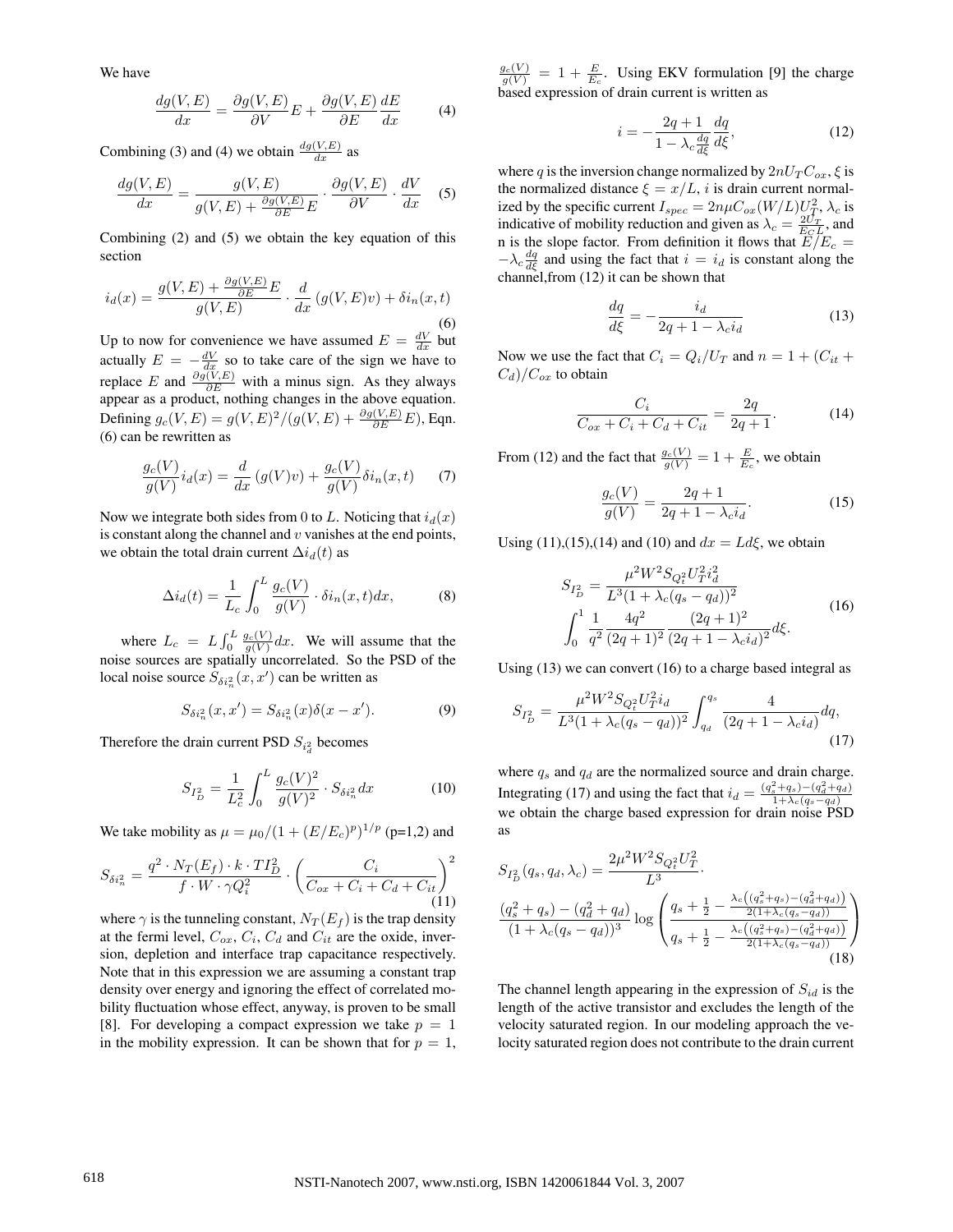PSD. This is in contrast with the development presented in [2], [3] depending on which Langevin based compact models of flicker noise are developed. The reason behind this formulation is the following: noise current has to be constant along the channel, if the pinch-off voltage is known exactly then for the total current calculation it becomes irreverent what happens beyond the pinch of point.

#### 3 Discussions

From our analysis it is clear that the mobility reduction can impact noise PSD by three different mechanism. First by changing the noise PSD expression (18) through  $\lambda$ . Second by reducing the effective channel length through channel length modulation (CLM) and, finally, changing the value of saturation charge at the end of the active channel. In Fig.1, we show the limitation of the flat band perturbation technique even for a long channel MOSFET which motivates the use of Langevin based technique in noise calculation. In Fig. 1  $S_{I_D^2}^L$  and  $S_{I_D^2}^{FB}$  denote noise PSD calculated using Langevin method and FBP respectively. In order to study the impact of field dependent mobility we construct a quantity  $\eta$  such that  $\eta(q_s, q_d, \lambda_c) = S_{I_D^2}(q_s, q_d, \lambda_c) / S_{I_D^2}(q_s, q_d, 0)$ . The  $\eta$ enables us to consider the effect due to noise transfer function only. We do not consider the effect of CLM and saturation charge (and also effect of vertical field on  $\lambda_c$ ) in this abstract because they are determined independently of the noise model. Fig. 2 shows the plot of  $\eta$  vs  $q_s$  ( or equivalently the gate overdrive, because  $q_s = (v_g - v_{T0})/2n$  for different values  $\lambda_c$  and for two different mobility model (p=1,2).  $\eta_{sat}$ is the value of  $\eta$  at saturation. The plots illustrates that the impact of the mobility degradation considerably affect the noise properties. In Fig. 3, we study the effect of mobility degradation on drain voltage dependance of noise PSD. These results suggest that, depending on the mobility model and bias condition, neglecting the effect of mobility reduction can easily overestimate the noise PSD by a factor of 2-3. Therefore, this effect needs to be considered in future compact models.

## 4 Conclusion

In this work we have presented a general compact modeling methodology to calculate noise PSD for flicker noise for any arbitrary velocity field relationship. Using a specific field dependent mobility that is commonly used compact models, we presented closed form charge based expression for flicker noise PSD.The results suggest that, depending on the mobility model and bias condition, neglecting the effect of mobility reduction can easily overestimate the noise PSD by a factor of 2-3. Therefore,for accurate modeling of bias dependence,this effect needs to be considered in future compact models.

#### Acknowledgment

This work is supported by the Swiss National Science Foundation under grant number 200021-107971/1.

## **REFERENCES**

- [1] A. van der Ziel, "Unified presentation of 1/f noise in electron devices: fundamental 1/f noise sources," *Proceedings of the IEEE*, vol. 76, no. 3, pp. 233–255, March 1988.
- [2] K. Hung, P. Ko, C. Hu, , and Y. Cheng, "A unified model for the flicker noise in metal-oxide-semiconductor field-effect transistors," *IEEE Trans. Electron Devices*, vol. 37, no. 3, pp. 654–665, March 1990.
- [3] ——, "A physics-based MOSFET noise model for circuit simulators ," *IEEE Trans. Electron Devices*, vol. 37, no. 5, pp. 1323–1333, May 1990.
- [4] A. S. Roy, C. C. Enz, and J.-M. Sallese, "Noise Modeling Methodologies in the Presence of Mobility Degradation and Their Equivalence," *IEEE Trans. Electron Devices*, vol. 53, no. 2, pp. 348–355, Feb. 2006.
- [5] G. Ghibaudo, "A simple derivation of Reimbold's drain current spectrum formula for flicker noise in MOS-FETs," *Solid-State Electronics*, vol. 30, no. 10, pp. 1037– 1038, Oct. 1987.
- [6] ——, "On the theory of carrier number fluctuations in MOS devices ," *Solid-State Electronics*, vol. 32, no. 7, pp. 563–565, July 1989.
- [7] A. Roy and C. Enz, "Validity Of The Flat Band Perturbation Technique In Non-Ohmic Region," in *Proc. of the European Solid-State Dev. Res. Conf.*, Sept. 2006, pp. 443– 446.
- [8] E. P. Vandamme and L. K. J. Vandamme, "Critical Discussion on Unified 1/f Noise Models for MOSFETs," *IEEE Trans. Electron Devices*, vol. 47, no. 11, pp. 2146– 2152, Nov. 2000.
- [9] J. M. Sallese, M. Bucher, F. Krummenacher, and P. Fazan, "Inversion charge linearization in MOSFET modeling and rigorous derivation of the EKV compact model," *Solid-State Electronics*, vol. 47, no. 4, pp. 677– 683, April 2003.